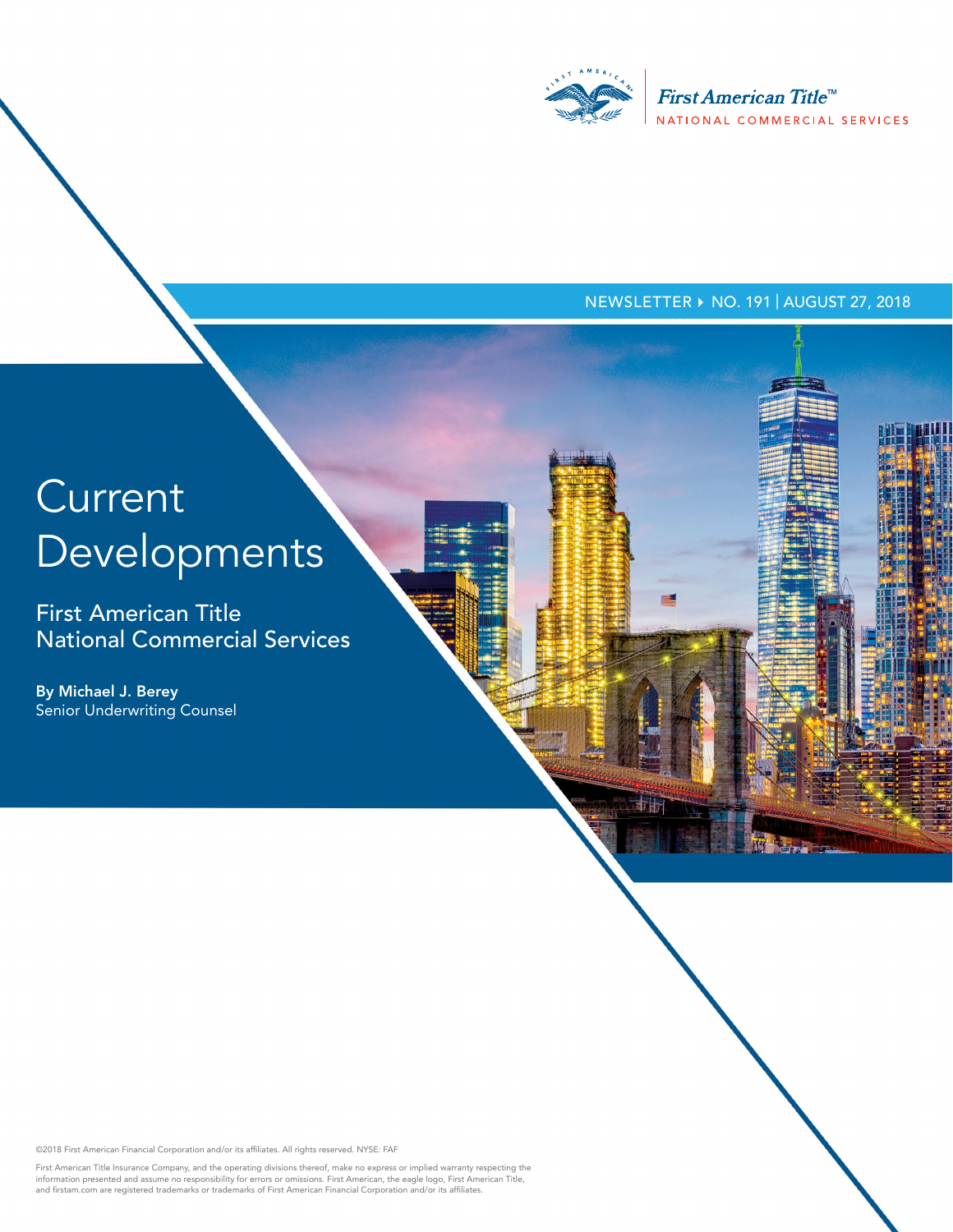#### Adverse Possession

Current Developments issued January 15, 2016 reported on Children's Magical Garden, Inc. v. Norfolk Street Development, LLC, 2015 NY Slip Op 32227, decided by the Supreme Court, New York County, on November 23, 2015. The case involves property owned by each of the Defendants at various times which has been used as a community garden for thirty years. The garden was operated by an unincorporated association of community activists until 2012 when a not-for-profit corporation, the Children's Magical Garden, Inc., the Plaintiff in the Action, was formed. The Plaintiff sought, among other relief, a declaratory judgment that it had acquired title by adverse possession. The Defendants moved for summary judgment dismissing the complaint, asserting that the Plaintiff did not adequately plead the necessary elements of adverse possession; the Defendants argued that the Plaintiff did not occupy the property for the period required to claim title by adverse possession and could not apply the "tacking" doctrine because the unincorporated association, in possession of the Garden before the Plaintiff was incorporated, could not acquire title. The Defendants also asserted that the Plaintiff lacked standing to sue. The Supreme Court, New York County, denied the Defendants' motion, holding that the Plaintiff had adequately pleaded a cause of action for adverse possession and had standing. Although an unincorporated association cannot acquire title, "[t]he Court of Appeals has held that an unincorporated association can adversely possess a parcel and then incorporate and take title to that property if the requisite requirements are met…" The Appellate Division, First Department, in a decision dated July 12, 2018, affirmed the denial of the Defendants' motion to dismiss. The Appellate Division held that

*"[i]t is well settled that an unincorporated association may adversely possess property and later incorporate and*  take title to it because '[a]lthough the unincorporated society could not acquire title by adverse possession, its *officers could for its benefit, and when the corporation is duly organized the prior possession may be tacked to its own to establish its title under the statute of limitations' [emphasis added; citation omitted]".*

The Appellate Division also held that under the facts presented the Plaintiff had "adequately pleaded a cause of action for adverse possession". RPAPL Section 501 ("Adverse possession; defined"), as amended in 2008 to require that a party claiming adverse possession have "'a reasonable basis for the belief that the property belongs to the adverse possessor' has [no] bearing on this matter" because the adverse possession claim ripened before 2008.

The Appellate Division's decision on July 12, 2018, 2018 NY Slip Op 05223, and the Supreme Court's ruling are posted at the following links: [http://www.nycourts.gov/reporter/3dseries/2018/2018\\_05223.htm](http://www.nycourts.gov/reporter/3dseries/2018/2018_05223.htm) [http://www.courts.state.ny.us/Reporter/pdfs/2015/2015\\_32227.pdf](http://www.courts.state.ny.us/Reporter/pdfs/2015/2015_32227.pdf)

# Clogging/Mezzanine Loans

A loan for real estate projects in Kansas City and Cincinnati was secured by a mortgage on the land being developed and by the pledge of the membership interests in the borrower. The lenders commenced a UCC foreclosure sale of the membership interests. The borrowers sought a preliminary injunction enjoining the UCC sale, asserting that their agreements with the lenders, providing for the enforcement of the pledges of their interests, clogged their equitable right to pay and discharge the mortgage before a foreclosure. The Supreme Court, New York County, denied the motion. According to the Court,

*"…Plaintiffs' equitable right of redemption has not been, as they assert, 'clogged' by the operative agreements. Plaintiffs, at this very moment, retain a right of redemption under UCC Section 9-623 ("Right to redeem collateral"), which provides that redemption may occur at any time before a secured party disposes of the collateral at a foreclosure sale. Thus, the UCC provides a right of redemption if Plaintiffs*  can fulfill their obligations under the applicable agreements. Additionally, there is nothing to prevent *Plaintiffs from taking part in the bidding process at the UCC sale".* 

HH Cincinnati Textile L.P. v. Access Capital Servicing LLC, 2018 NY Slip Op 31263, decided June 19, 2018, is posted at [http://www.nycourts.gov/reporter/pdfs/2018/2018\\_31263.pdf.](http://www.nycourts.gov/reporter/pdfs/2018/2018_31263.pdf)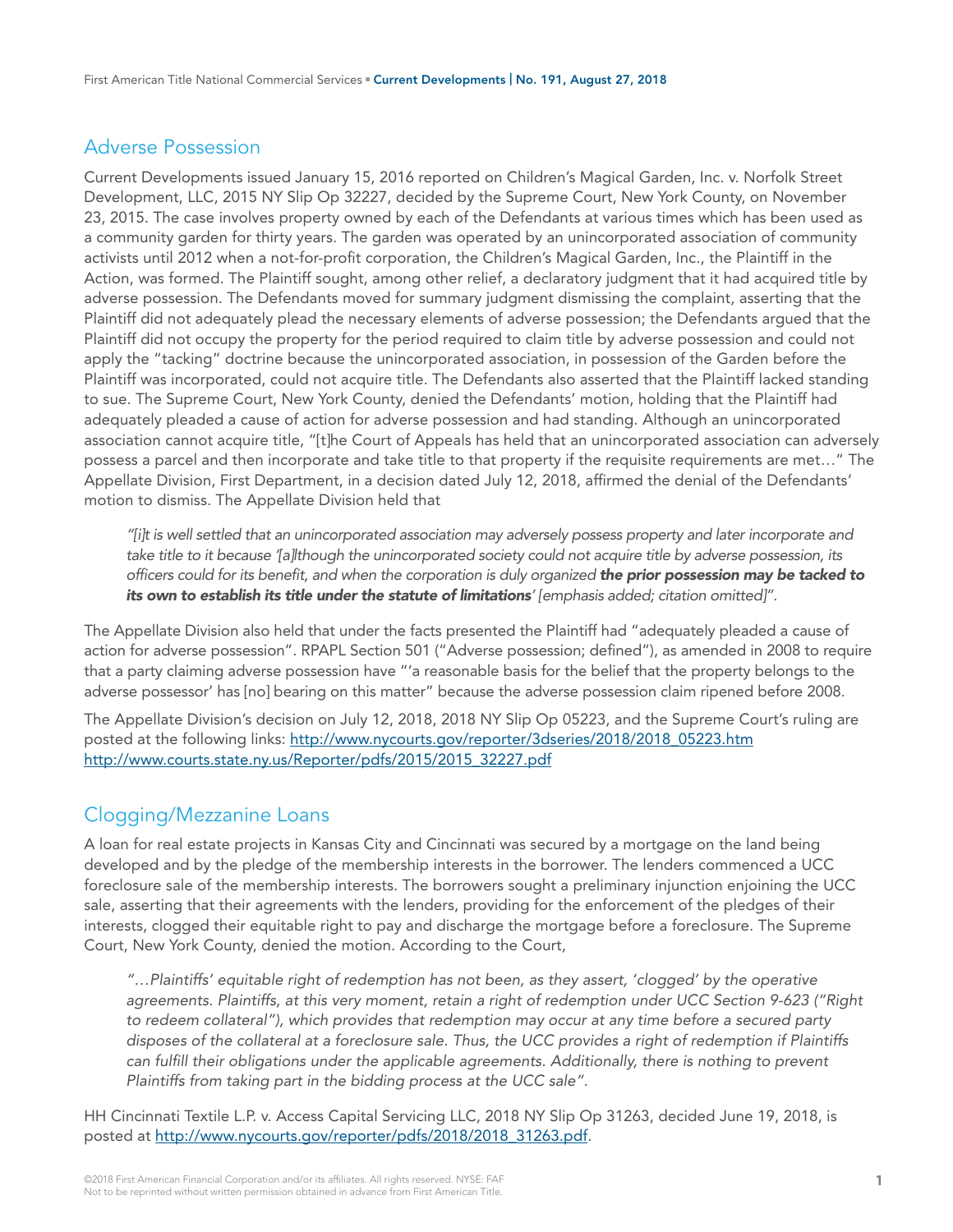# Condominiums/Common Charges

The Offering Plan for a condominium formed in 1986 stated that the Commercial and Professional Units were to pay, in the aggregate, 17.2% of the expenses for the common elements, computed based on their relative usage of the common elements, even though 17.2% was less than the total of the units' interests in the common elements. The Second Amendment to the Offering Plan, effective in 1987, increased the units' collective percentage interests in the common elements to 22%. In its 2017/2018 Budget, the Defendant Board of Managers allocated the Commercial and Professional Units 22% of the expenses for the common elements. In addition, the Board of Managers sent invoices to the Plaintiff, the owner of the units, reflecting an adjustment to the common element charges for the prior six years, and filed a lien. The Plaintiff sought a declaratory judgment barring the Board from allocating common element charges other than based on their actual usage, enjoining the Board from enforcing the 22% formula, and for damages against the Board members and the managing agent for breach of fiduciary duty.

Judge Ostrager of the Supreme Court, New York County, granted the Defendant's motion to dismiss as to the charges imposed by the Board from the date when the 2017/2018 Budget was adopted and dismissed the cause of action for breach of fiduciary duty. The Court noted Real Property Law ("RPL") Section 339-m ("Common profits and expenses"), which provides, with emphasis added by the Court, that

*"…the common expenses shall be charged to…the unit owners according to their respective common interests…Notwithstanding any provision of this article, profits and expenses may be specifically allocated and apportioned by the board of managers in a manner different from common profits and expenses, to one or more non-residential units where so authorized by the declaration and by-laws".*

The Condominium's Declaration and By-Laws require charges for the common elements to be allocated based on each unit's common interest percentage. Therefore, the Court rejected "plaintiff's claim that the defendant Condominium is barred from charging plaintiff for Common Element expenses based on Common Interest, at least beginning with the 2017/2018 budget and going forward". However, due to "issues of fact relating to plaintiff's claims of waiver and estoppel and the Condominium's extended course of conduct charging and accepting lesser amounts", the Court did not rule on the charges imposed for the prior years, although it did indicate that the Condominium was barred from recovering common charges assessed in arrears for any period of time older than the six-year statute of limitations. MacArthur Properties I, LLC v. Galbraith, 2018 NY Slip Op 31612, decided July 12, 2018, is posted at [http://www.nycourts.gov/reporter/pdfs/2018/2018\\_31612.pdf.](http://www.nycourts.gov/reporter/pdfs/2018/2018_31612.pdf)

In another case dealing with the allocation of common charges among condominium units, decided January 13, 2003 but posted to the New York State Law Reporting Bureau's Slip Opinion Service on August 1, 2018, Judge Diamond of the Supreme Court, New York County, applying provisions of a condominium's Declaration and By-Laws, and its Offering Plan, "which segregate expenses according to a unit's category", held that the Board of Managers "can not allocate residential common expenses to [the commercial and professional units] and are limited to allocating [to those units] common charges which reflect [their] use of the common elements of the condominium". Lesal Associates v. Board of Managers of the Downing Court Condominium, 2003 NY Slip Op 30261, is posted at [http://www.nycourts.gov/reporter/pdfs/2003/2003\\_30261.pdf](http://www.nycourts.gov/reporter/pdfs/2003/2003_30261.pdf).

## Condominiums and Cooperatives

The New York State Department of Law's Real Estate Finance Bureau issued a "guidance document" dated August 6, 2018 "intended to clarify and reiterate [a] sponsor's obligation to provide comprehensive and adequate disclosure in any amendment to an offering plan". The Bureau's Memorandum states that "[s]imply attaching a revised or updated exhibit to an amendment does not rise to the level of adequate disclosure, as material changes reflected in said exhibit may not be readily discernible".

"Disclosure Requirements Regarding Changes to Amendment Exhibits" is posted at <https://on.ny.gov/2MruQP8>.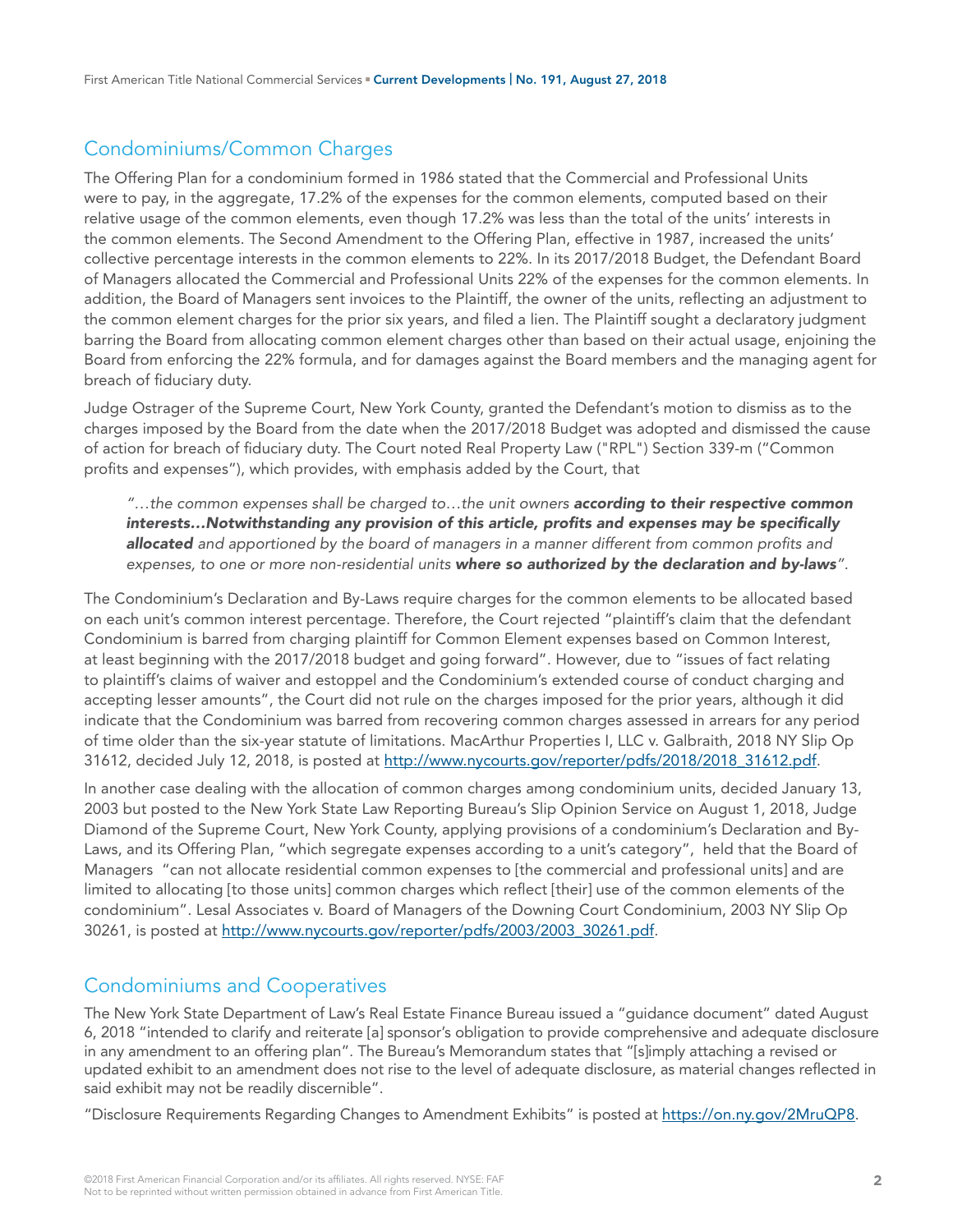The Real Estate Finance Bureau has also issued a "guidance document" effective August 29, 2018 captioned "Disclosure Requirements Regarding Building Smoking Policies Pursuant to Local Law 147". New York City's Local Law 147 amends New York City's Administrative Code to require that each building in the City with three or more residential dwelling units (Class A multiple dwellings) adopt a written smoking policy that is disclosed to all residents, incorporated into all leases and into purchase agreements for units, and included in the building's governing documents. The guidance document "clarifies how Local Law 147 affects [Department of Law] disclosure requirements for sponsors of condominiums and cooperatives located in New York City with three or more residential units or apartments". The Bureau's Memorandum is posted at [https://on.ny.gov/2Bb8ujL.](https://on.ny.gov/2Bb8ujL) New York City Council Int. 1585-2017, enacted as 2017 Local Law 147 effective August 28, 2018, is available at <https://on.nyc.gov/2PfR08S>.

## Contracts of Sale/Anticipatory Breach

The purchaser's attorney sent a letter to the seller's attorney scheduling the closing for 10 AM on April 11, 2014 at the seller's attorney's office, time being of the essence. The seller's brother attended the closing with a power of attorney and a pre-executed deed, but neither the purchaser nor his attorney appeared. In a suit brought by the buyers for specific performance, the Supreme Court, Kings County, granted the Defendants' motion for summary judgment, dismissed the complaint, and granted the Defendants' counterclaims. The lower court's Order was reversed by the Appellate Division, Second Department. Although the seller was ready, willing and able to perform on the law day, the "evidence was sufficient to raise a triable issue of fact as to whether the buyer's failure to appear at the closing was excused". The Plaintiff had submitted an affirmation from her lawyer and an affidavit from his paralegal stating that the Seller's attorney had advised them that the Seller "did not intend to proceed to closing, would not attend the closing, and wanted to cancel the contract". According to the Appellate Division, "[a] seller's statement to the buyer that he or she does not intend to attend the closing can amount to an anticipatory breach of the contract [citation omitted]". Jian Yun Guo v. Azzab, 2018 NY Slip Op 04314, decided June 13, 2018, is posted at [http://www.nycourts.gov/reporter/3dseries/2018/2018\\_04314.htm.](http://www.nycourts.gov/reporter/3dseries/2018/2018_04314.htm)

## Contracts of Sale/Not-for-Profit Corporations

The Plaintiff and the Defendant, a not-for-profit corporation, entered into a contract for the sale of the Defendant's real property. The contract was executed on behalf of the Defendant by one of its Trustees but the contract was not approved by the Defendant's Board of Directors and its Members as required by Not-for-Profit Corporation Law Section 5-510 ('Disposition of all or substantially all assets"). The Defendant sought to repudiate the contact by returning the down payment. The Plaintiff commenced an Action for specific performance and moved for summary judgment on its complaint. The Supreme Court, Westchester County, denied the Plaintiff's motion insofar as it sought specific performance, canceled the notice of pendency filed in the Action, and canceled the contract. The Appellate Division, Second Department, affirmed the Order of the lower court. "According to the Appellate Division, "[a] contract of sale executed by a not-for-profit corporation's principal, which has not been approved by its board and members in accordance with N-PCL 510, is unenforceable citations omitted]". Dowling v. Terrace City Lodge 1499 IBPOE, 2018 NY Slip Op 05280, decided July 18, 2018, is posted at [http://www.nycourts.gov/reporter/3dseries/2018/2018\\_05280.htm](http://www.nycourts.gov/reporter/3dseries/2018/2018_05280.htm).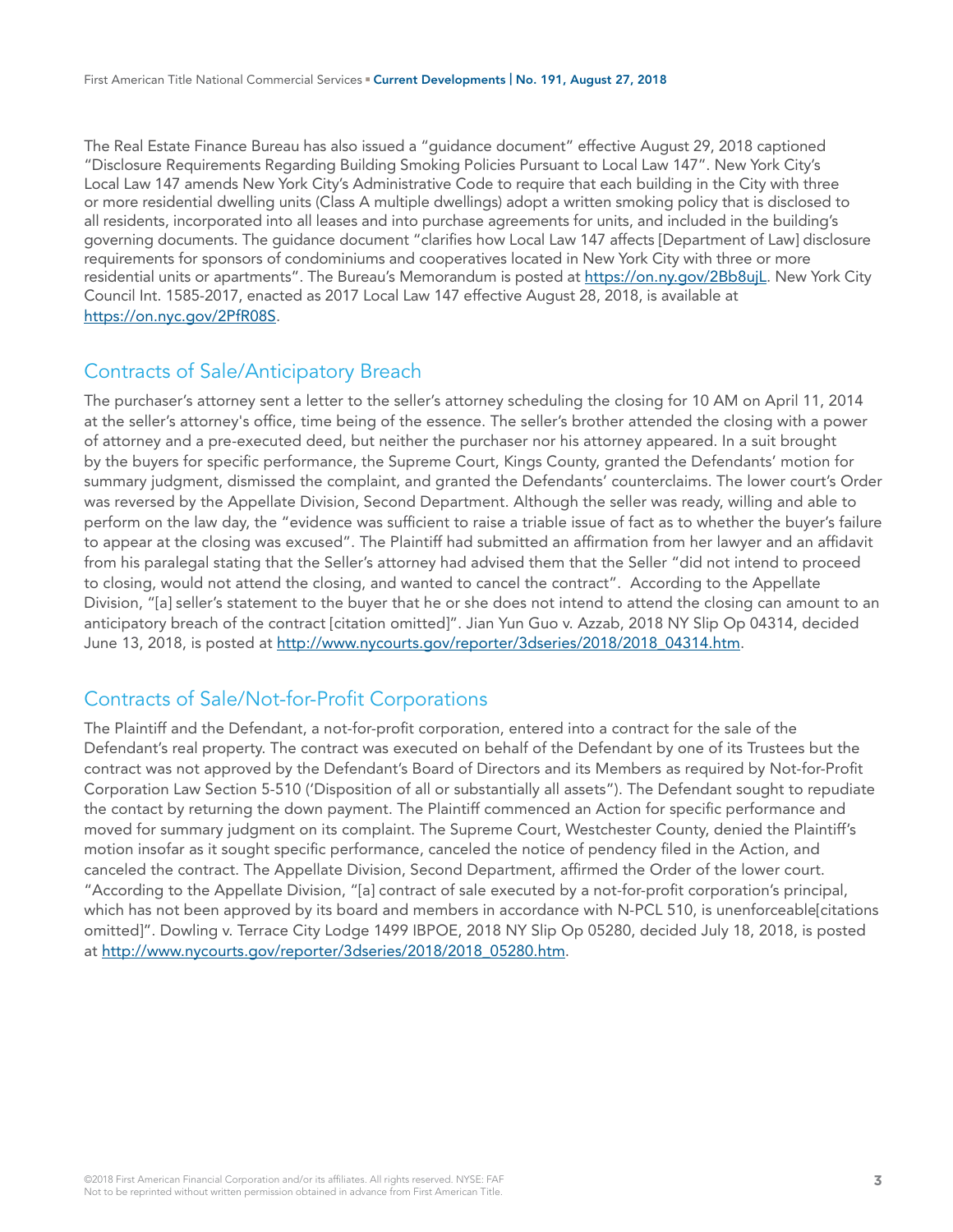# Contracts of Sale/Permitted Exceptions

A few days before the time of the essence closing date, the Defendant-buyer advised the Plaintiff-seller that it would not close the transaction. Among other things, the Defendant claimed that the Plaintiff was not ready, willing or able to close because an easement-covenant affecting the property had not been removed, and the Plaintiff's contract representation that there were no encumbrances on the property at closing would therefore be untrue. The easement-covenant allowed the building on the property intended to be conveyed to encroach on its adjoining parcel. After the closing date, the Plaintiff terminated the contract and elected to retain the contract deposit. The Supreme Court, New York County, granted the Plaintiff's motion for summary judgment, directed the escrow agent to disburse the down payment from escrow to the Plaintiff, and awarded the Plaintiff reasonable legal fees and costs to be determined by a referee.

The Appellate Division, First Department, finding that the Plaintiff was ready, willing and able to perform on the closing date, affirmed the lower court's ruling. According to the court, "defendant buyer failed to demonstrate that it had a lawful basis for refusing to close since the easement-covenant, which benefitted the property and was evident in the title survey, was a 'permitted exception' as defined in…the contract of sale. Thus, buyer materially breached the contract when it failed to appear on the time-is-of-the-essence closing date…" Under the contract, the Plaintiff was entitled to the deposit as liquidated damages and to its legal fees. 45 Renwick Street, LLC v. Lionbridge, LLC, 2018 Ny Slip Op 04641, decided June 21, 2018, is posted at [http://www.nycourts.gov/reporter/3dseries/2018/2018\\_04641.htm.](http://www.nycourts.gov/reporter/3dseries/2018/2018_04641.htm)

## Deeds/Date of Delivery

The Plaintiff commenced a negligence lawsuit for injuries he suffered when he fell on March 29, 2013 at a property owned by the Defendants. The fall was alleged to have been caused by a defective and unsafe stairway and hand rail. Defendant Reoco, LLC moved to dismiss the complaint because it did not have an ownership interest in the premises until April 11, 2013, when the referee's deed was delivered and accepted, notwithstanding that the deed was dated March 28, 2013. The Appellate Division, Third Department, affirmed the lower court's ruling denying the Defendant's motion to dismiss. According to the Appellate Division, New York affords a "strong presumption" that a deed is delivered and accepted on the date set forth in the instrument; that presumption can be overcome by evidence of the actual intent of the parties to a deed. However, documents submitted by the Defendant did not "address the parties' intent or whether the deed was intended to be delivered and accepted as of April 11, 2013, as opposed to the deed's March 28, 2013 execution date". Wisdom v. Reoco, LLC, 2018 NY Slip Op 04628, decided June 21, 2018, is posted at [http://www.nycourts.gov/reporter/3dseries/2018/2018\\_04628.htm.](http://www.nycourts.gov/reporter/3dseries/2018/2018_04628.htm)

#### **Easements**

The Plaintiff alleged that New York City's Buildings Department required that Plaintiff's building's fire escapes lead to a secondary means of egress which, according to the architectural plans filed to obtain a certificate of occupancy, was afforded by access to the rear yard of the Defendant's adjoining property. After the Defendant acquired its property in 2015, the Defendant installed a fence separating its property from the Plaintiff's property. The Fire Department issued a violation for failing to maintain a required secondary means of egress, and the Department of Buildings required that the Plaintiff have a fire watch guard to direct occupants from its building if there was a fire. The Plaintiff, by order to show cause, sought an Order directing the Defendant to remove or modify the fence so as to not interfere with the secondary access from the Plaintiff's property, to enjoin the Defendant from blocking or impeding its building's secondary access in the event of an emergency, and directing the Defendant to reimburse the cost of retaining a fire watch guard until no longer required. The Supreme Court, New York County, denied the Plaintiff's motion for a preliminary injunction.

The Court ruled that the Plaintiff had failed to establish a likelihood of success of any of its claims that its property had an easement over the Defendant's property. The was no easement appurtenant because there was no agreement granting an easement there; there was no easement by implication or by necessity since the Plaintiff's and the Defendant's properties had never been in common ownership; and the existence of an easement by prescription had not been shown.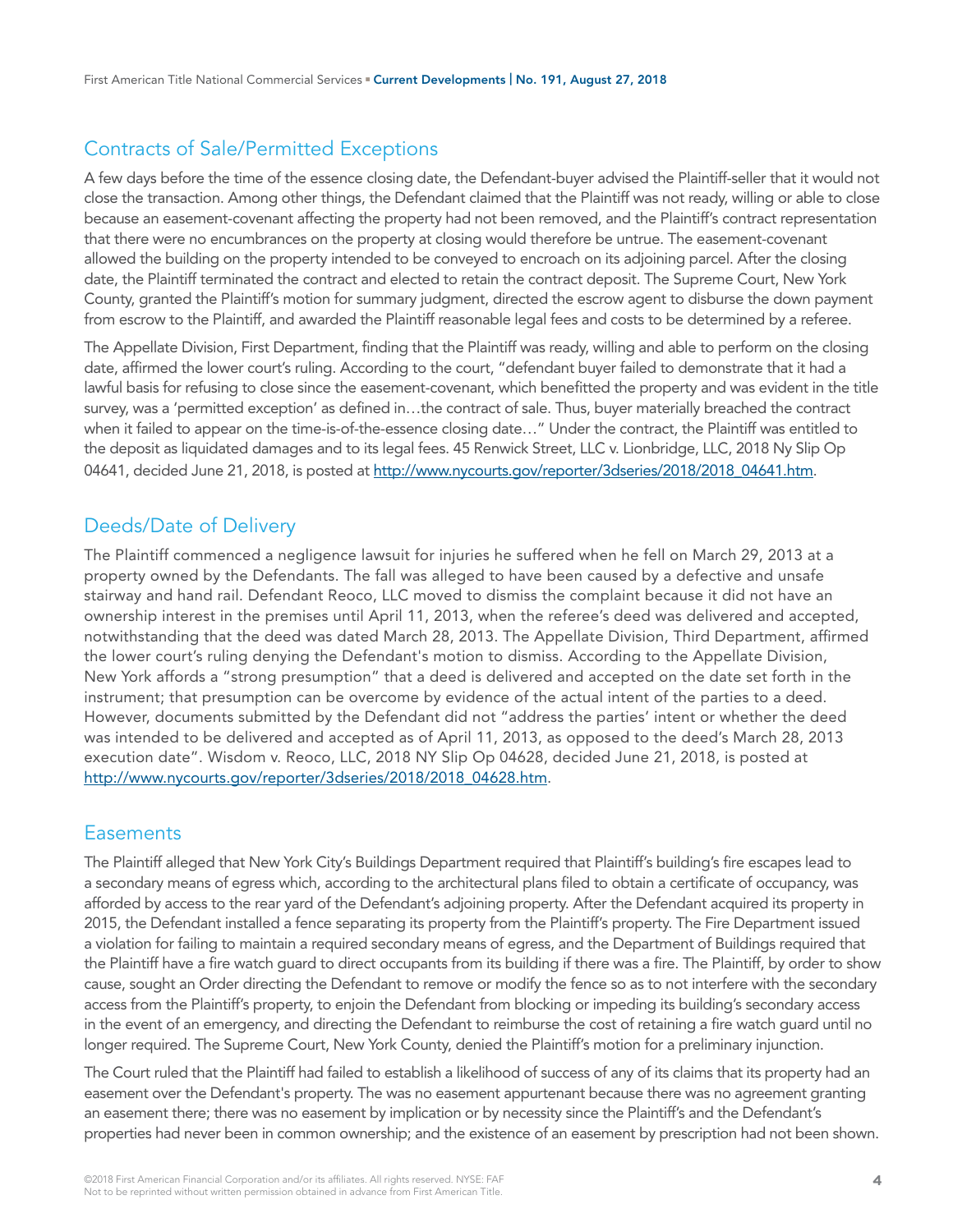As to the claim of an easement by prescription, there was no door in the fence since at least 2003 and the Plaintiff's assertion that access to the rear yard of the Defendant's property had been "permitted by the prior owners for years negates the required element of hostility" for a claim of an easement by necessity. Asian American HDFC, Inc. v. 110 Ridge St. Venture LLC, 2018 NY Slip Op 31627, decided July 12, 2018, is posted at [http://www.nycourts.gov/reporter/pdfs/2018/2018\\_31627.pdf.](http://www.nycourts.gov/reporter/pdfs/2018/2018_31627.pdf)

#### Leaseholds/Illegal Use

Under RPL Section 231 ("Lease, when void…"), "[w]henever the lessee or occupant other than the owner of any building or premises, shall use or occupy the same, or any part thereof, for any illegal trade, manufacture or other business, the lease or [occupancy] agreement…shall thereupon become void, and the landlord of such lessee or occupant may enter upon the premises so let or occupied". The Appellate Division, First Department, reversing a ruling of the Supreme Court, New York County, held that the Plaintiff's leasehold interest was void because the Plaintiff was selling elephant ivory without a license or permit for four to five months after its previous license expired, in violation of sections of New York State's Environmental Conservation Law. Metropolitan Fine Arts & Antiques, Inc. v. 10 West 57th Street Realty LLC, 2018 NY Slip Op 04445, decided June 14, 2018, is posted at [http://www.nycourts.gov/reporter/3dseries/2018/2018\\_04445.htm.](http://www.nycourts.gov/reporter/3dseries/2018/2018_04445.htm)

# Marketability of Title/Rule Against Perpetuities

A Declaration recorded in Bronx County was executed by Matco Enterprises, Inc., a general partner of the Plaintiff, Sheridan Court Mews Associates ("Sheridan"), by Defendant Matthew Gallagher, a limited partner; it was not signed on behalf of Sheridan. The Declaration stated that

*"[t]he Declarant [the signatories to the Declaration, collectively] shall not take any action, nor consent in any way to sell, mortgage, assign, lease, convey, transfer, encumber, pledge, hypothecate, accept any benefit, or otherwise take any action nor consent in any way to any action in (a) Matco, or (b) any of the Shares of Matco, or (c) in the Limited Partnership [Sheridan] or any of its interests therein (d) any of the parcels comprising the property…, nor in its interest in any of the parcels, without the written consent of MDR Associates, LLC…Should any of the aforementioned actions be taken, or consent provided for such actions, it shall be null and void and of no force and effect".* 

The Defendants alleged that the Declaration was not intended to restrict the actions of Sheridan, that it was only intended to bind their interests in Sheridan in consideration for a loan made to Matthew Gallagher. However, the Supreme Court, Bronx County, granted the Plaintiff's motion for summary judgment, holding that the Declaration was void and of no effect and directing the City Register to cancel and discharge the Declaration from the record. According to the Court, although the Declaration was not binding upon Sheridan it constituted a cloud on title which rendered the property inalienable. Further, the Declaration, being of unlimited duration, violated the Rule against remote vesting in Estates, Powers and Trusts Law Section 9-1.1 ("Rule against perpetuities") and the common law rule against unreasonable restraints on alienation.

*"In this case, the Declaration requiring MDR's consent before Gallagher/Metco (partners of Sheridan) is permitted to do anything with the Property may be considered an 'option' or future interest of MDR in the Property, and that portion of the Declaration is void because it is of unlimited duration. [citation omitted]. Furthermore, under the more flexible common rule against unreasonable restraints on alienation, the Declaration – which imposes no time restrictions on MDR's potential future interest in the Property, and hinders the future disposition of the property – is unreasonable as a matter of law [citation omitted]".* 

Sheridan Court Mews Associates v. MDR Associates, LLC, 2018 NY Slip Op 50862, 59 Misc. 3d 1233, decided June 1, 2018, is posted at http://www.nycourts.gov/reporter/3dseries/2018/2018 50862.htm.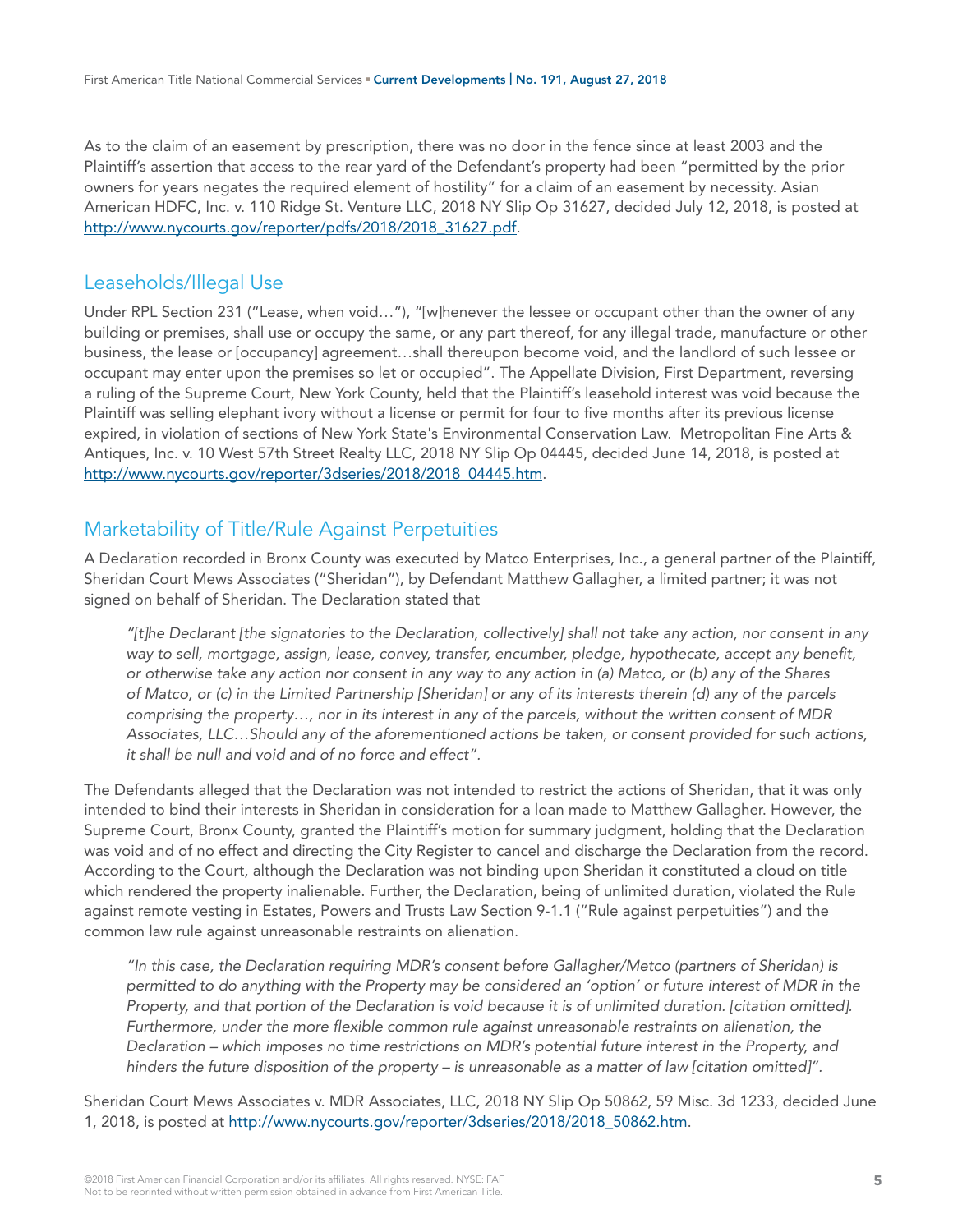# Mortgage Extension/Statute of Frauds

The notes secured by two mortgages, and a note secured by other collateral, afforded the borrower, Plaintiff Mosdot Shuva Israel ("MSI"), the opportunity between November 17, 2013 and January 31, 2014 to extend the maturity date for each note from their original maturity date of March 17, 2014 for five years. MSI alleged that in early 2013 it and Defendant Signature Bank's Chairman and its Director of Real Estate, also Defendants, purportedly orally agreed to the terms of an early exercise of the option to extend the loans. The Defendants sent MSI a Term Sheet stating that they were "willing to consider [the] request to modify and extend" the loans if certain conditions were met and that "this letter is not a commitment by [the lender] or an agreement to approve the subject loan". After MSI made payments on the loans, the Defendants allegedly orally stated that documents extending the loans would be sent for signature. MSI did not receive the loan documents and the loans were not extended.

Signature Bank then sold the loans to a third party, the Plaintiff failed to pay the notes on their original maturity date, and the assignee obtained a judgment of foreclosure. The Plaintiff sued Signature Bank, its Chairman and its Director of Real Estate, asserting claims of fraudulent inducement, promissory and equitable estoppel, breach of contract and breach of the implied covenant of good faith and fair dealing. The Supreme Court, New York County, granted the Defendants' motion to dismiss the complaint.

The claim for breach of contract was held to not be legally cognizable; the Plaintiff could not demonstrate that there was a binding oral contract to extend the loans. The notes stated that they could be modified only by a written agreement, and an oral modification of mortgages is barred by the statute of frauds. In addition, "the express terms [of the Term Sheet] demonstrate that any discussions prior to its execution constituted nothing more than preliminary negotiations regarding the maturity dates and interest rates, rather than a meeting of the minds and an agreement to be bound". The claim that there was a breach of the implied covenants of good faith and fair dealing duplicated the breach of contract claim. Israel v. Signature Bank, 2018 NY Slip Op 31370, decided June 26, 2018, is posted at [http://www.nycourts.gov/reporter/pdfs/2018/2018\\_31370.pdf.](http://www.nycourts.gov/reporter/pdfs/2018/2018_31370.pdf)

## Mortgage Foreclosures/Appointment of Receiver

The Defendants sought to have vacated an Order obtained ex parte appointing a receiver of the property being foreclosed. The mortgages provided that the mortgagee "may", in the event of a default, apply ex parte for the appointment of a receiver "without notice and without regard for the adequacy of the security for the debt". The Defendants contended that the Plaintiff would not suffer irreparable harm if the Order was vacated.

The Supreme Court, New York County, vacated the Order appointing the receiver. Under paragraph 10 ("Mortgagee entitled to appointment of a receiver") of RPL Section 254 ("Construction of clauses and covenants in mortgages and bonds or notes"), "[a] covenant 'that the holder of this mortgage, in any action to foreclose it, shall be entitled to the appointment of a receiver, must be construed as meaning that the mortgagee, his heirs, successors or assigns, shall be entitled, without notice and without regard to adequacy of any security of the debt, to the appointment of a receiver of the rents and profits of the premises covered by the mortgage (Emphasis added)". According to the Court, that provision applies when the mortgage affords the mortgagee "an automatic and absolute right to the appointment of a receiver. Here the first and second mortgages merely accord plaintiff the right to request such appointment".

Further, "even where mortgages by their terms purport to give an absolute right to the appointment of a receiver, the propriety of such an appointment rests in the sound discretion of the court of equity", and it must be established that absent the appointment of a receiver the mortgagee would suffer irreparable harm. In this case, the Plaintiff did not establish that there would be irreparable harm to the property or that the value of the security would be impaired. 31 East 28th Street Note Buyer LLC v. JTRE Park 28 LLC, 2018 NY Slip Op 31114, decided May 31, 2018, is posted at [http://www.nycourts.gov/reporter/pdfs/2018/2018\\_31114.pdf](http://www.nycourts.gov/reporter/pdfs/2018/2018_31114.pdf).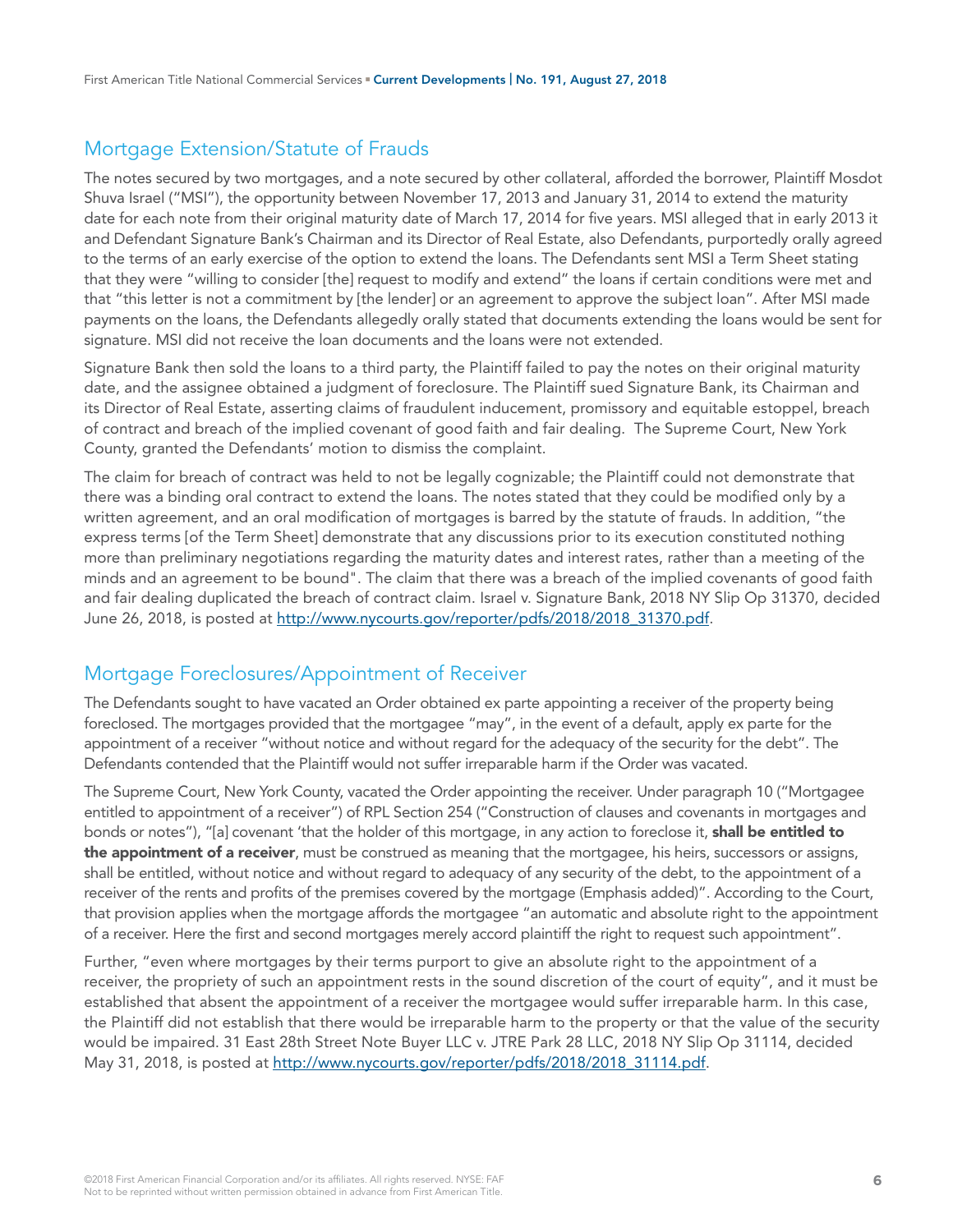# Mortgage Foreclosures/One Action Rule

The Defendant asserted that the mortgage foreclosure affecting her property could not proceed under RPAPL Section 1301 ("Separate action for mortgage debt") without leave of court because a prior foreclosure brought by CitiMortgage, Inc., the Plaintiff's predecessor-in-interest, had not been discontinued or abandoned. Under Subsection "3" of Section 1301 ("Separate action for mortgage debt"), "[w]hile the action is pending or after final judgment for the plaintiff therein, no other action [to recover any part of the mortgage debt] shall be commenced or maintained to recover any part of the mortgage debt, without leave of the court in which the former action was brought".

The Supreme Court, New York County, granted the Plaintiff's motion for summary judgment and dismissed the Defendant's cross-motion to dismiss. According to the Court,

*"RPAPL Section 1301(3) was enacted [to] prevent a mortgagee from maintaining a separate action to foreclose upon the note during the pendency of a foreclosure action under the mortgage. Thus, RPAPL*  Section 1301(3) is inapplicable in this case, as there is no separate action being maintained by the plaintiff *to recover any part of the debt".* 

The Court further noted that after the prior Action was marked off the court calendar and marked "disposed" in an Order of the Court filed with the County Clerk, CitiMortgage, Inc. took no action to return the case to the Court's calendar. "As such, it is evident that…CitiMortgage, Inc. abandoned the prior action. Consequently, RPAPL Section 1301(3) is inapplicable where there is no active second action simultaneously attempting to recover on the same debt". U.S. Bank National Association, as Trustee v. Chait, 2018 NY Slip Op 31559, decided July 10, 2018, is posted at [http://www.nycourts.gov/reporter/pdfs/2018/2018\\_31559.pdf.](http://www.nycourts.gov/reporter/pdfs/2018/2018_31559.pdf)

#### Mortgage Foreclosures/Revocation of Acceleration

When the Plaintiff commenced its first mortgage foreclosure on March 21, 2006, the mortgage debt was effectively accelerated and the six-year statute of limitations under Civil Practice Law and Rules Section 213 ("Actions to be commenced within six years: …on bond or note, and mortgage on real property…") then started to run. The Defendant filed petitions in bankruptcy in 2007 and 2008; both petitions were dismissed. The foreclosure was discontinued in July 2012.

In a second mortgage foreclosure commenced on February 13, 2013, the Supreme Court, Suffolk County, granted the Defendant's motion to dismiss on the grounds that the statute of limitations had expired, and the Action was therefore untimely. The automatic stay provided under the Bankruptcy Code tolled the limitations period and extended it until November 2012, which was before the date on which the present foreclosure was commenced.

The Plaintiff argued that when, in March 2012, the Plaintiff's motion to discontinue the prior foreclosure and cancel the notice of pendency was granted, the discontinuance constituted a de-acceleration and, therefore, the current foreclosure was timely. The Court ruled that

*"[n]either the July 5, 2012 Order of Discontinuance, nor the plaintiff's Affirmation in Support of such Order, provides any evidence of a clear, unequivocal affirmative act by plaintiff, which gives actual notice to the defendant that the acceleration had been revoked. This Court finds that the mere voluntary discontinuance of a foreclosure action, standing alone and without further proof expressing plaintiff's intent, does not constitute an affirmative act revoking the acceleration of the mortgage debt [citations omitted]".* 

US Bank National Association, as Trustee v. Ahmed, 2018 NY Slip Op 51157, decided July 23, 2018, is posted at [http://www.nycourts.gov/reporter/3dseries/2018/2018\\_51157.htm.](http://www.nycourts.gov/reporter/3dseries/2018/2018_51157.htm)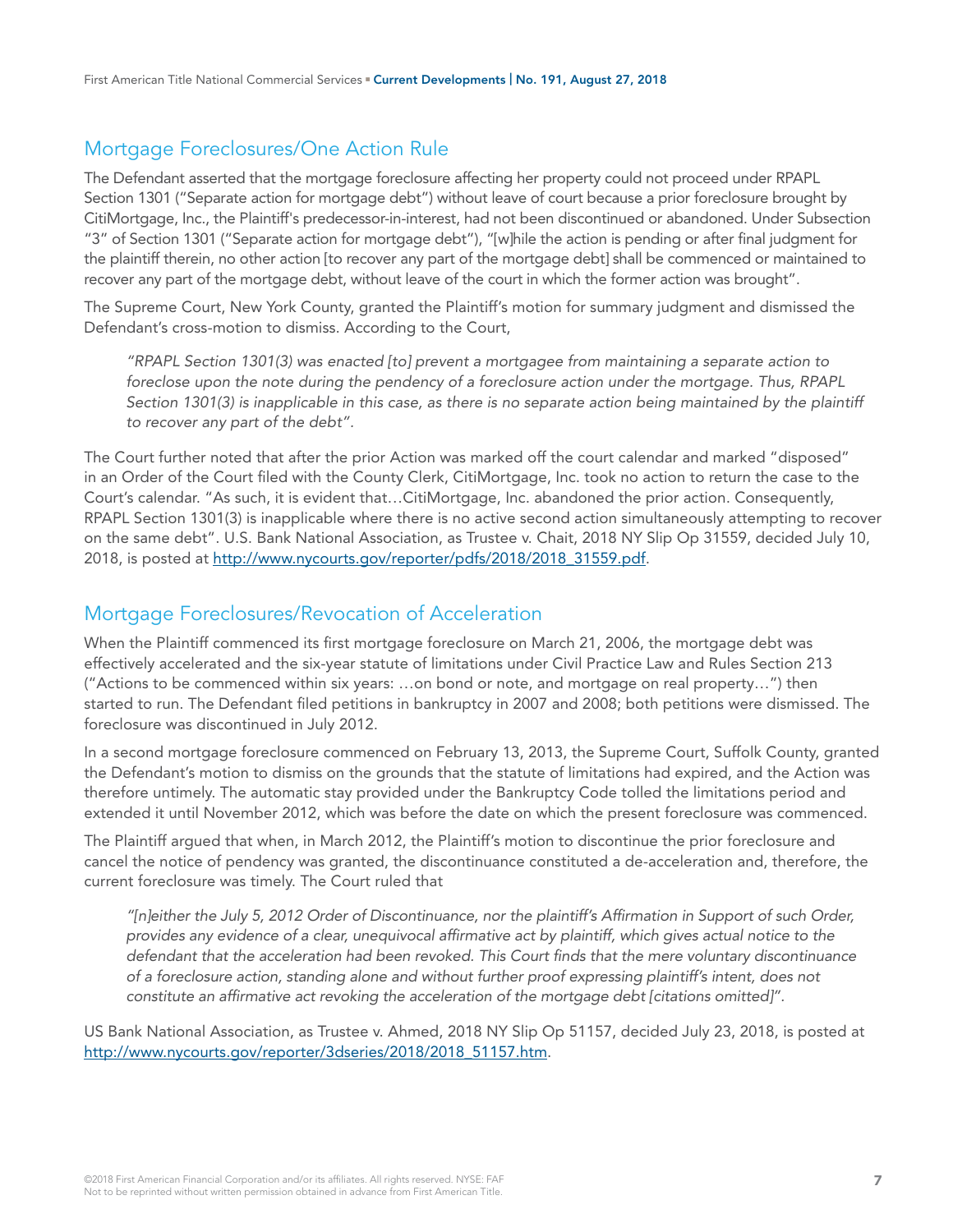# Mortgage Foreclosures/Service of Notice to Quit

Under RPAPL Section 713 ("Grounds where no landlord-tenant relationship exists"), "[a] special proceeding may be maintained under this article [7; "Summary proceeding to recover possession of real property"] after a ten-day notice to quit has been served upon the respondent in the manner prescribed in section 735, upon the following grounds…5…the property has been sold in foreclosure and either the deed delivered pursuant to such sale, or a copy of such deed, certified as provided in the civil practice law and rules, has been exhibited to him".

In a post-foreclosure summary proceeding, the occupants of a condominium unit foreclosed in 2013 asserted that service on them of 10-day notices to quit by substituted service did not fulfill the requirements of RPAPL Section 713(5). The notice, with a copy of the referee's deed annexed, was served on them by conspicuousplace service after two unsuccessful attempts to effect personal service. The Civil Court of The City of New York, Queens County, dismissed the Petition, holding that the Petitioner, the purchaser at the foreclosure sale, did not demonstrate that the deed was exhibited, as required by Section 713(5). The Appellate Term, Second Department, reversed the Civil Court's Order and granted the Petitioner's cross-motion for summary judgment. According to the Appellate Division,

*"[w]e are persuaded that service by means other than personal delivery of a certified copy of the deed, i.e. service of a certified copy of the deed which is left at the premises for the respondent to retain and examine, satisfies the exhibition requirement".* 

The occupants also argued that the deed exhibited to them was a photocopy without an original, official seal and therefore not properly certified. The Appellate Term, noting that an attorney may certify that a document is a "true and complete copy" under Civil Practice Law and Rules Section 2105 ("Certification by attorney"), held that Petitioner's attorney's signing the original certification followed by service of a photocopy of the document complied with the requirements of CPLR Section 2105. Plotch v. Dellis, 2018 NY Slip Op 28116, decided April 13, 2018, is posted at [http://nycourts.gov/reporter/3dseries/2018/2018\\_28116.htm](http://nycourts.gov/reporter/3dseries/2018/2018_28116.htm).

## Mortgage Recording Tax/New York State Transfer Tax

New York's Department of Taxation and Finance announced that the interest rate to be charged for the period October 1, 2018 – December 31, 2018 on late payments and assessments of Mortgage Recording Tax and the State's Real Estate Transfer Tax will be 9% per annum, compounded daily. The interest rate to be paid on refunds will be 4% per annum, compounded daily. The notice issued by the Department is posted at <https://on.ny.gov/2KO23CG>.

New York State's Department of Taxation and Finance has posted its Annual Statistical Report of New York State Tax Collections for the State's fiscal year 2017-2018 (April 1, 2017 - March 31, 2018). According to the Report, the Real Estate Transfer Tax collected in FY 2017-2018 was \$1,125,072,656. Mortgage recording tax collected statewide in FY 2017-2018 was \$2,081,953,107; the mortgage recording tax collected in New York City was \$1,433,589,208. The Report for Fiscal Year 2017-2018 is posted at [https://on.ny.gov/2MuGCYQ.](https://on.ny.gov/2MuGCYQ)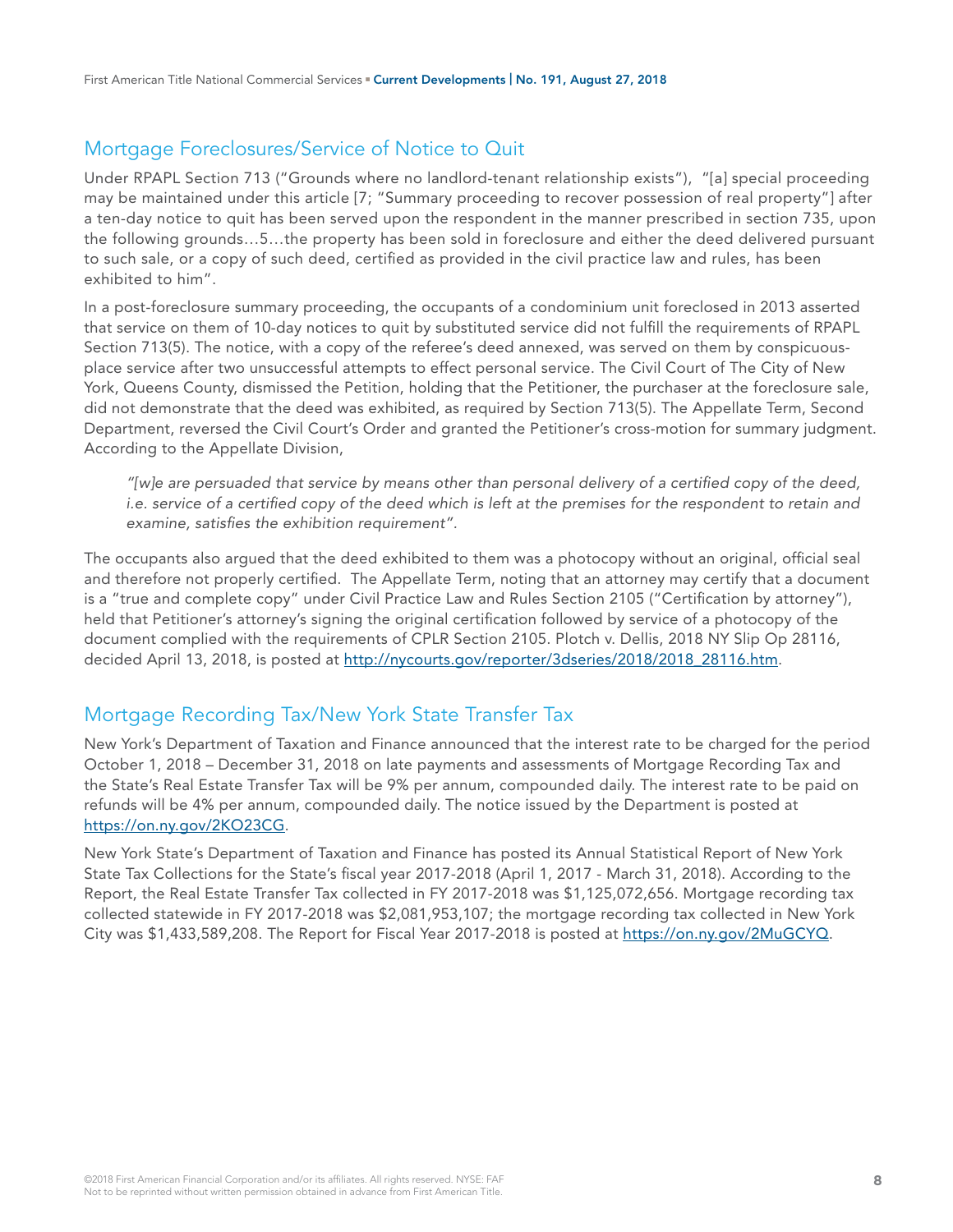#### **Mortgages**

On March 3, 1997, the Plaintiff and her husband, the Defendant, entered into a stipulation of settlement in their divorce proceeding which awarded their marital home to the Plaintiff. A few weeks later, the Defendant caused to be recorded a mortgage, purportedly executed in 1994 by the Plaintiff in favor of the Defendant's father, who was deceased when the mortgage was recorded. The Supreme Court, Queens County, directed the cancellation and discharge of the mortgage. The Appellate Division, Second Department, affirmed the ruling of the lower court, finding that there lacked "any documentary evidence to support the validity of the mortgage and note". According to the Appellate Division, although the certificate of acknowledge attached to the mortgage raises a presumption of due execution, "that presumption may be overcome only on 'proof so clear and convincing as to amount to a moral certainty' [citation omitted]". The Defendant affirmed that she never borrowed money from her father and never signed the note and mortgage. Further,

*"the mortgage was recorded just weeks after the parties entered into the stipulation of settlement in the divorce action, was for a purported loan in the sum of \$840,000, which was \$260,000 more than the price paid for the subject property, and was a 30-year term mortgage that required no payment until the expiration of the term, at 10% interest compounded annually, a date when [the father] would have been 114 years old. [There also was] evidence that tended to establish that the plaintiff was unable to communicate with [her father], and that [her father] was not in a position to lend large sums of money…"*

Kupperstock v. Kupperstock, 2018 NY Slip Op 05457, decided July 25, 2018, is posted at [http://www.nycourts.gov/reporter/3dseries/2018/2018\\_05457.htm.](http://www.nycourts.gov/reporter/3dseries/2018/2018_05457.htm)

#### Party Walls

The Plaintiff, the Board of Managers of a condominium, purchased an adjoining parcel, the description in the deed to which included a course running "to the center of a party wall" on the west side of the lot. The wall referenced was also the easterly wall of the Defendant's building. The Plaintiff sought damages for the Defendant's alleged failure to construct and repair the wall and an Order requiring the Defendant to fix the side of the wall facing the Plaintiff's property, because unless repaired the wall might collapse onto the Plaintiff's property. The Plaintiff argued that only the Defendant's building has used the wall for structural support since the 1980s and, therefore, the wall ceased to function as a party wall. The Supreme Court, New York County, found that the wall was no longer a party wall and, therefore, the Plaintiff "should only have to share in the costs [of maintaining the wall] if its actions or inactions contributed to the deterioration of the wall". According to the Court,

*"only one building [on the Plaintiff's property] was demolished, the building that remained [on the Defendant's property] used the original party wall for support and there is no clear intention that plaintiff wants the wall to continue as a party wall".* 

The Court granted the Defendant's motion for leave to assert a counterclaim for negligence: the Defendant claimed that water runoff from a ramp installed by the Defendant pitched toward the wall had caused the party wall to deteriorate. Board of Managers of the 235 E. 22nd St. Condominium v. Wing Fat Property, Inc., 2018 NY Slip Op 31603, decided March 1, 2018, is posted at [http://www.nycourts.gov/reporter/pdfs/2018/2018\\_31603.pdf.](http://www.nycourts.gov/reporter/pdfs/2018/2018_31603.pdf)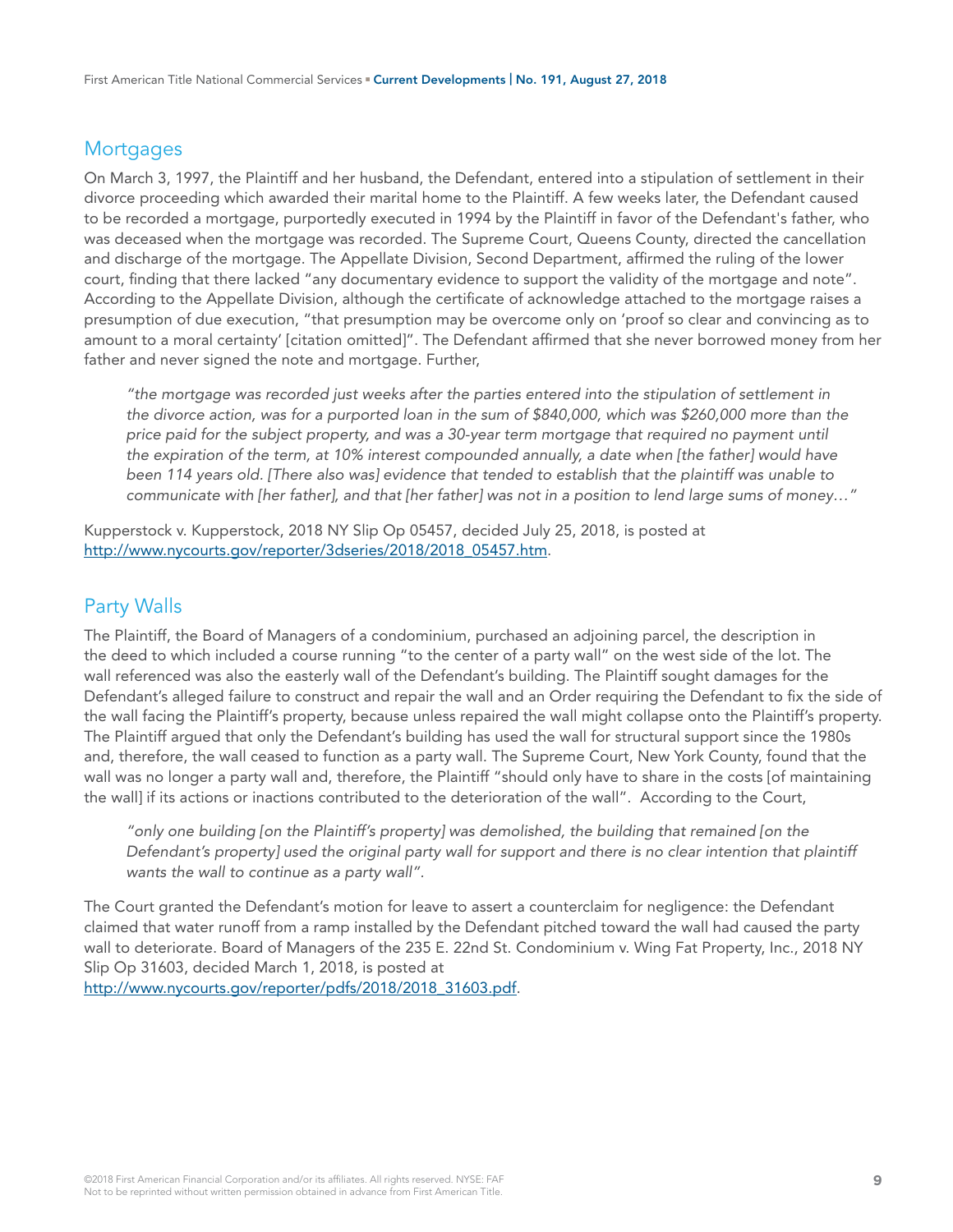## Powers-of-Attorney/Ratification

Mortgages executed on October 8, 2007 and October 15, 2007 on behalf of Defendant OKI-DO Ltd. ("OKI"), and a consolidation agreement, were signed by Edward Stein ("Stein") pursuant to a power of attorney, purportedly signed on October 4, 2007 by Dr. Kazuko Hillyer ("Dr. Hillyer"), the sole shareholder, officer and director of OKI. The Supreme Court, Suffolk County, noted that this power of attorney "revoked all previous authorizations from OKI to any purported agents".

In the foreclosure of those mortgages, OKI argued that the October power of attorney was a forgery. Dr. Hillyer had, however, given Stein a durable power of attorney in July of 2007 which authorized Stein to "take such other actions relating to said real property and the sale thereof as my attorney-in-fact may deem advisable and: Execute all Corporate transactions of OKI-DO LTD, a New York Corporation, with, on my behalf, as President".

The Court held that although the Plaintiffs had failed to prove that Stein had apparent authority under the October 2007 power of attorney, Stein had actual authority to act on behalf of OKI under the July 3, 2007 power of attorney. Further, the Court found that Dr. Hillyer was aware of the mortgages by no later than February of 2008 and, failing to take any action, "OKI ratified Mr. Stein's actions and became bound by it". Sklavos v. OKI-DO Ltd., 2018 NY Slip Op 50920, decided June 18, 2018, is posted at [http://nycourts.gov/reporter/3dseries/2018/2018\\_50920.htm](http://nycourts.gov/reporter/3dseries/2018/2018_50920.htm).

# Real Estate Taxes/Qualified Empire Zone Enterprise

Under Tax Law Section 15 ("QEZE credit for real property taxes") "[a] taxpayer which is a qualified zone enterprise (QEZE), or which is a sole proprietor of a QEZE or a member of a partnership which is a QEZE, and which is subject to tax under article 9-A, twenty-two or thirty- three of this chapter, shall be allowed a credit against such tax…for eligible real property taxes…" To be eligible for a credit, the real property owned by a QEZE must be located in an empire zone and the QEZE must be certified pursuant to the New York State Empire Zones Act (General Municipal Law Article 18-B. If the real estate taxes are paid by a QEZE which is a lessee, in addition to meeting other requirements which were not at issue in the case, the lessee has to have made "direct payment of such taxes to the taxing authority". (Emphasis added)

Angelo Balbo Management, LLC ("Balbo Management"), a certified QEZE and the tenant of property owned by Angelo Balbo Realty Corp., agreed to deposit into escrow monthly with the fee mortgagee's servicing agent funds necessary to pay real estate taxes; the servicing agent would pay the real estate taxes from the escrow when due on behalf of Angelo Balbo Realty Corp. In 2011 and 2012, Angelo Balbo, the sole shareholder and member of the aforesaid entities and his wife, claimed QEZE real property tax credits earned by Balbo Management. The Department of Taxation and Finance, on audit, denied the credits and reduced the refunds claimed because Balbo Management paid the taxes through the mortgage lender and not by a "direct payment". The Tax Appeals Tribunal upheld the Department's position. Petitioners then commenced an Article 78 proceeding to review the determination of the Tax Appeals Tribunal. The Appellate Division, Third Department, held that Petitioners were entitled to the tax credits; it annulled the determination of the Tax Appeals Tribunal and remitted the matter to the Tribunal. According to the Appellate Division,

*"While tax statutes authorizing tax credits are to be strictly construed against the taxpayer [citations omitted], the interpretation of same should not be so narrow and literal as to defeat the statute's intended purpose…[O]nce Balbo Management deposited the funds into the mortgage tax escrow account for the express purpose of paying the applicable real estate taxes, neither Balbo Management nor Balbo Realty had any further control over these funds, and Wells Fargo, as servicing agent, did not maintain any discretion as to how these funds were to be utilized – they were specifically earmarked for the payment of the real estate taxes…Accordingly, in our view, under the particular circumstances of this case, the manner*  in which Balbo Management made the subject tax payments should be deemed to be the functional *equivalent of a direct payment to the taxing authority…"*

Matter of Balbo v. New York State Tax Appeals Tribunal, 2018 NY Slip Op 05540, decided July 26, 2018, is posted at [http://www.nycourts.gov/reporter/3dseries/2018/2018\\_05540.htm](http://www.nycourts.gov/reporter/3dseries/2018/2018_05540.htm).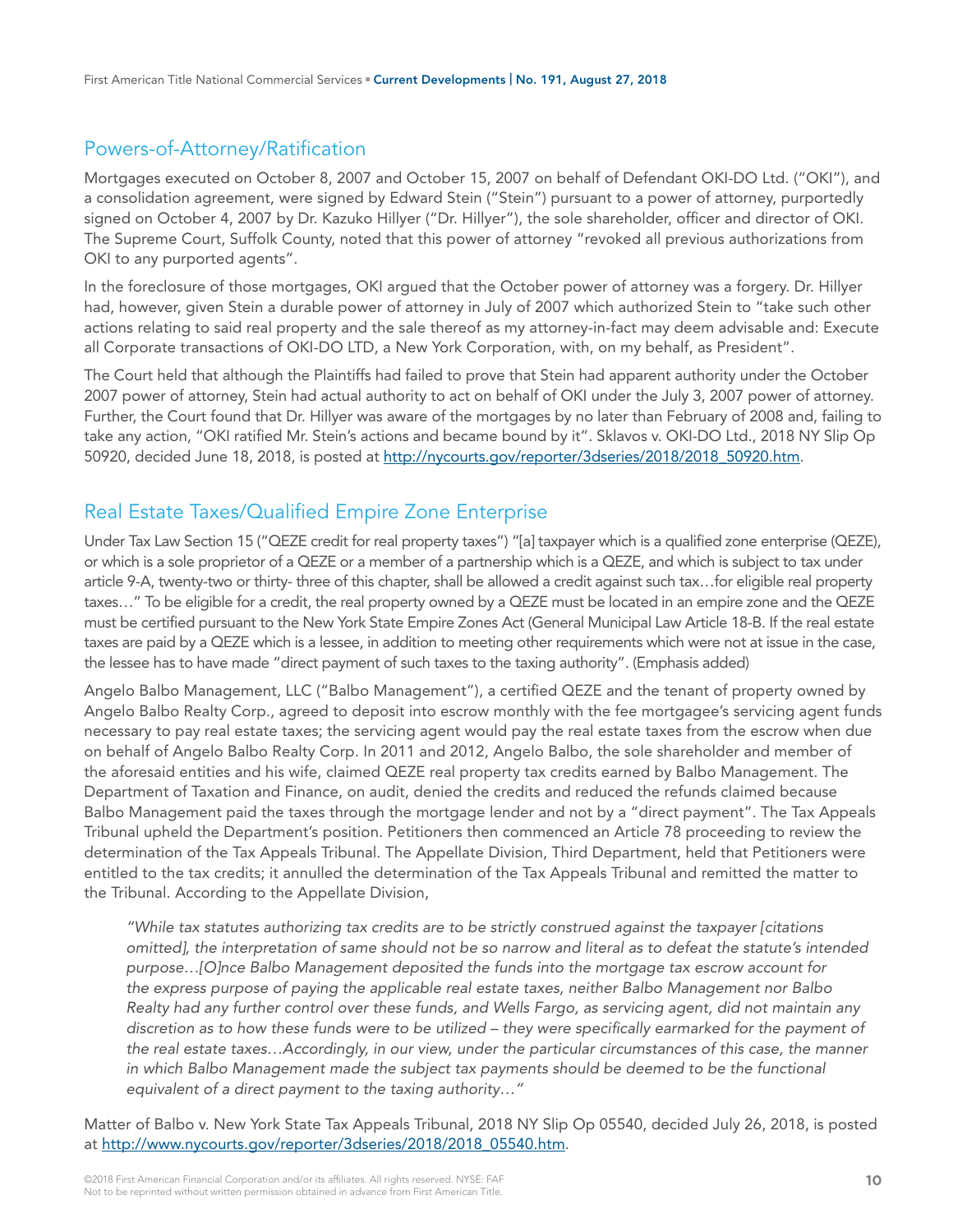# Religious Corporations

Petitioner, a religious corporation, sought authorization under Religious Corporations Law Section 12 ("Sale. mortgage and lease of real property of religious corporations") and Not-for-Profit Corporation Law Sections 510 ("Disposition of all or substantially all assets") and 511 ("Petition for court approval") for the redevelopment of the property on which its synagogue is located into a mixed-use synagogue and residential condominium. Appellant, the plaintiff in a pending lawsuit against the Petitioner, and thus a potential judgment creditor, opposed the petition. The Supreme Court, New York County, dismissed the Appellant's objection for lack of standing; the Appellate Division, First Department, affirmed.

Under Not-for-Profit Corporation Law Section 511(b), notice of an application may be given "to any person interested therein, as member, officer or creditor or the corporation…Any person interested, whether or not formally notified, may appear at the hearing and show cause why the application should not be granted". According to the Appellate Division, "[a]ppellant's status as a potential creditor, by virtue of the fact that he is the plaintiff in a pending action against petitioner, does not confer status as a judgment creditor or otherwise suffice to confer standing". Matter of Congregation Shaare Zedek v. Leventhal, 2018 NY Slip Op 04284, decided June 12, 2018, is posted at

[http://www.nycourts.gov/reporter/3dseries/2018/2018\\_04284.htm.](http://www.nycourts.gov/reporter/3dseries/2018/2018_04284.htm)

#### Title Insurance/NYS Department of Financial Services

In an Article 78 proceeding brought by the New York State Land Title Association and two title agents in New York State, the Supreme Court, New York County, issued an Order annulling Regulation 208 ("Title Insurance Rates, Expenses and Charges"), which was adopted by New York State's Department of Financial Services ("DFS") on October 18, 2017 and effective December 18, 2017. Regulation 208 prohibited title insurance companies and their agents from incurring most marketing expenses, set maximum permissible charges for ancillary services when dealing with residential real property, prohibited the payment of gratuities to title closers, and limited the payment to closers of what is commonly referred to as "pick-up" charges. As to marketing expenses, the Court held that "Insurance Law Section 6409(d) ("…Commissions and rebates prohibited") "was not intended to prohibit ordinary marketing and entertainment expenses" and stated that "the Legislature is in the best position to balance any social and economic ramifications purportedly created by certain practices in the Title Insurance Industry". The DFS has filed a notice of appeal but it has not sought a stay of the Court's Order. Matter of New York State Land Title Association, Inc. v. New York State Department of Financial Services, 2018 NY Slip Op 31465, decided July 5, 2018, is posted at [http://www.nycourts.gov/reporter/pdfs/2018/2018\\_31465.pdf](http://www.nycourts.gov/reporter/pdfs/2018/2018_31465.pdf).

## Title Insurance/Municipal Searches

The Plaintiffs, the purchasers of a home in Pelham, sued the sellers, the seller's attorney, the real estate brokers, and the title insurance agent which issued an Owner's policy of title insurance, claiming that they had not disclosed that there was lead paint in the residence. Although municipal searches provided by the title agent indicated that a report from the Health Department was "N/A", the public records of Westchester County's Department of Health disclosed that the property had been cited for lead contamination. The Plaintiffs sought damages for the cost of repairs to their home and for medical expenses incurred due to the hazardous condition. The United States District Court for the Southern District of New York dismissed the Action as against the seller's attorney because there was no contractual privity between the Plaintiffs and the attorney.